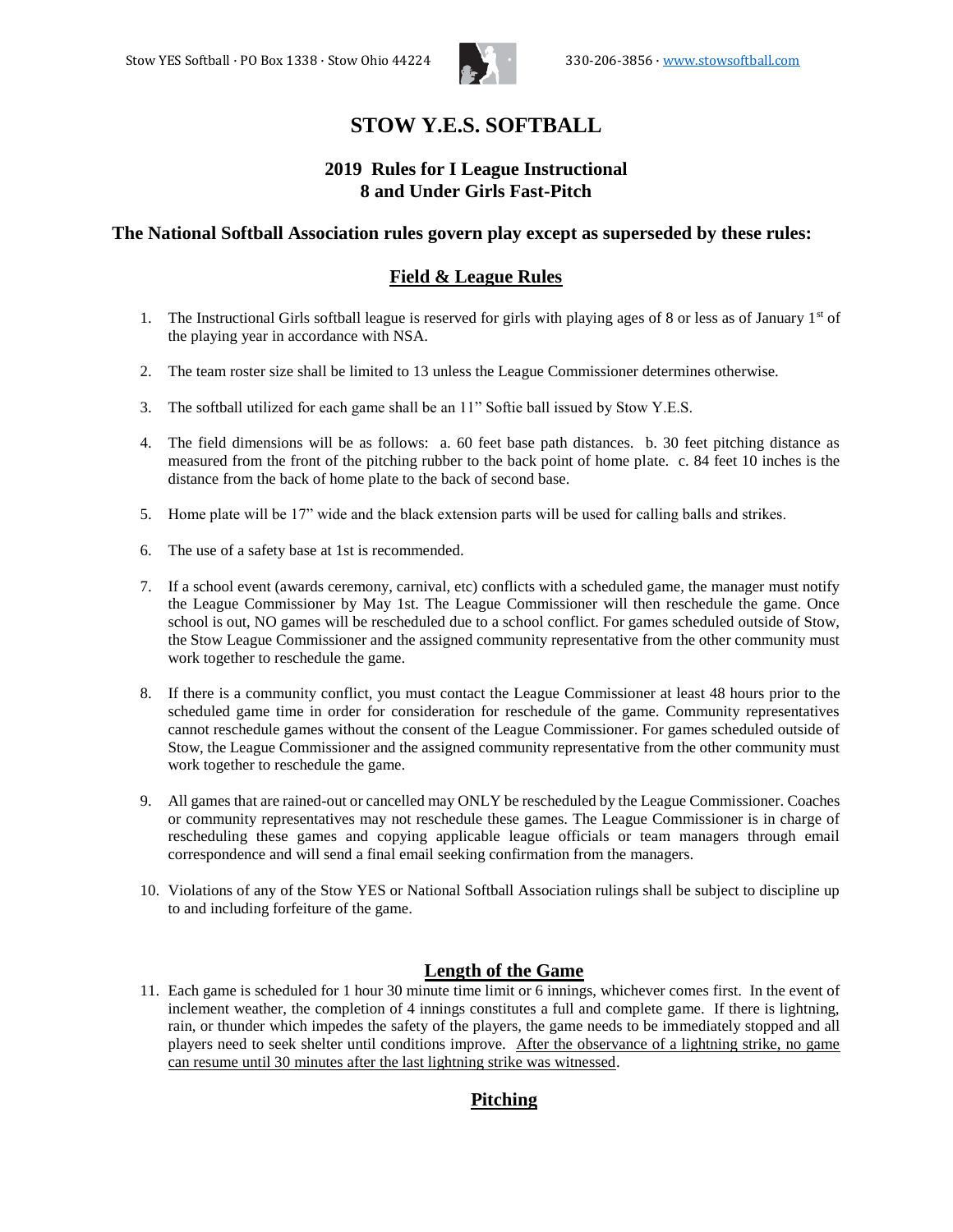

- 12. The first seven games of the season shall be coach pitch. The ball will be pitched by a coach on the offensive team. A maximum of 3 defensive coaches are allowed on the field for instructional reasons in addition to the pitching coach.
- 13. A coach who defensively interferes with a ball will result in a no pitch being called.
- 14. The last seven games of the season shall have the players pitch. The player will permitted 4 pitches and if the ball is not batted into to play, the coach will pitch 3 times.
- 15. The following rules pertain to pitching:

a. Both feet must be touching the pitching rubber when starting.

b. Pitchers must pause to look for a sign from the catcher to prevent quick pitching. A sign does not have to be given by the catcher.

- c. The pitcher must present the ball by touching it to the glove once before the delivery.
- d. No rocking is permitted.
- e. No crow hopping.
- f. No double windups.
- g. The pitcher's stance must be with the shoulders lined up with 1st and 3rd base.
- 16. A maximum of 6 warm-up pitches will be allowed for a new pitcher. A returning pitcher is permitted 3 warm-up pitches.

#### **Batting, Base Running & Fielding**

- 17. Each half inning consists of 3 outs or 8 batters, whichever comes first.
- 18. All team players will be permitted to play defense. Normal infield positions must be adhered to with the extra players evenly distributed in the outfield.
- 19. A batter will be pitched a total of 7 balls. She can continue to bat if the last pitch is fouled off. If she swings and misses all 7 pitches, she will be called out on strikes.
- 20. Round robin batting will be employed. Any player arriving after the game begins is to be placed at the end of the batting order.
- 21. If a player must leave for any personal reason, their spot in the batting order is simply bypassed. No automatic outs can occur in the lineup.
- 22. One warning will be issued to a team for throwing the bat. The next occurrence will result in the player being called out.
- 23. The infield fly rule does not apply.
- 24. Stealing of bases is not permitted including home. Leaving with the pitch is allowed, however the base runner is to not advance more than 10 feet until contact with the ball is made. If the pitch is a ball or strike, the baserunner is to return to their base promptly.